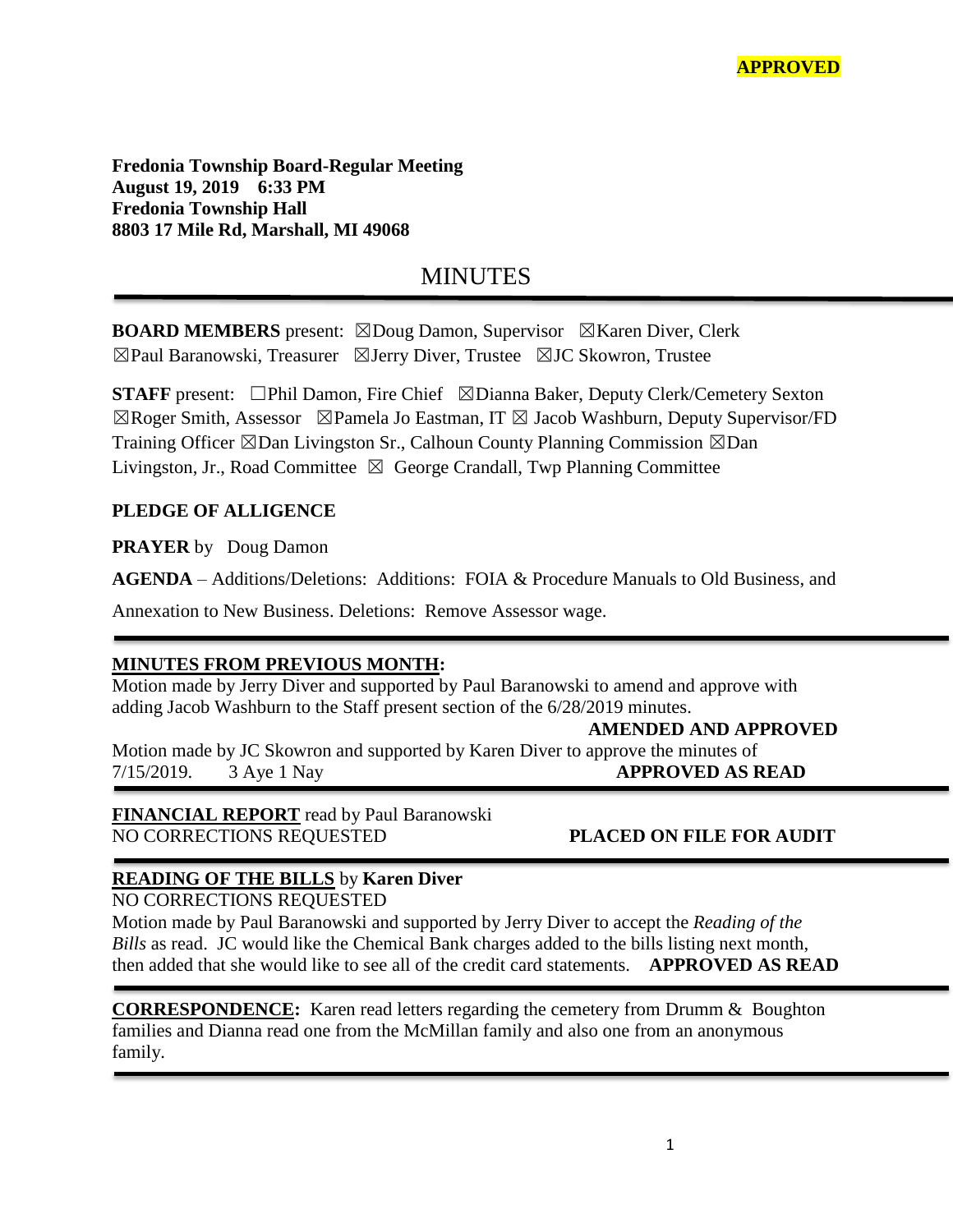**PUBLIC COMMENTS FOR ITEMS ON THE AGENDA:** Dan Livingston Sr. had 3 comments; #1: Dump the procedures manuals, #2: Need Job Descriptions, #3: Is under new business but it is in regards to Assessors wage-Website says \$16,000 and should be \$13,000 and \$6,000 for canvassing. The Assessors wage should not have an increase until the budget is balanced and we have a surplus.

## **REPORTS:**

**Fire Department**: Jacob Washburn reported 5 fire runs and 8 medical runs with training. They had active shooter training down in Tekonsha. Also did coverage at the Fair. Congratulations to Dan Cole, as he passed his medical first responder state and national registry.

**Road Committee**: Dan Livingston Jr reported that they had their quarterly meeting a couple weeks ago. John, from the County Road Dept came, they are still on track to do, before the end of the year, 15 ½ mile road north of C Dr S. He also brought up the intersection here at the corner of F Dr S and Old 27, there are some safety concerns. He did confirm that it is a state intersection and that they do control that. Dan reached out to Nick Cheruba at MDot and it would be passed on to Engineering, about the unsafe corner. He didn't get an initial response but it will be passed on to the appropriate people. Dan commented that it should be a stop light or a 4 way stop or something different. Stop lights are meant for traffic flow not traffic safety although it would not be ruled out. The next meeting will be 11/12/2019.

**County Planning:** Dan Livingston Sr. reported that they are looking at PA116s & still looking at various townships submitting township zoning ordinance amendments concerning solar and then some discussion about the end of product cycle or 30 year contract and also about having a decommissioning plan.

**Cemetery:** Dianna Baker reported that there were 3 burials this past month. The driveway has been done and all the brush has been chipped and taken away.

**IT:** Pamela report that Karen approved the purchase of a new printer in the hallway and it has been set up and installed on all the computers. She is currently working on the Treasurer's laptop as it suffered an automatic download by Windows and is basically a boat anchor now. Reminder that items need to be forwarded to her for the Website if we want them posted. Paul asked about selling the old printer and Pam said it should be discarded not sold.

**Fredonia Planning Commission:** George Crandall reported that they have heard back from John MacFarland with their questions and he has responded with a few of his own and expectations to meet and go over it. Next meeting is August 27, 2019.

**Assessor:** Roger Smith stated that there are some things that he would like to have done for the department but we don't have any extra money. The county is doing an arial flight and if we don't participate and pay for our section, our township, we won't be able to view it. It is about \$10,000 and it is payable over 3 years.

**Zoning/Ordinance Enforcement:** None.

### **Old Business:**

Doug introduced the candidate, Philip Small, whom is an applicant for the Zoning/Code Enforcement officer and have received 2 other applications. We will set up a meeting and talk to all 3 so we can get the position filled. We have a couple of zoning issues that need attention. Paul made available the breakdown of when certificates are due to JC as requested. She asked if there was board approval for the investments to roll over. Paul stated no, they roll over automatically and they are due to do so in April of 2020. He didn't want to make any changes until we had an Investment Policy in effect. Doug announced that the annual audit has been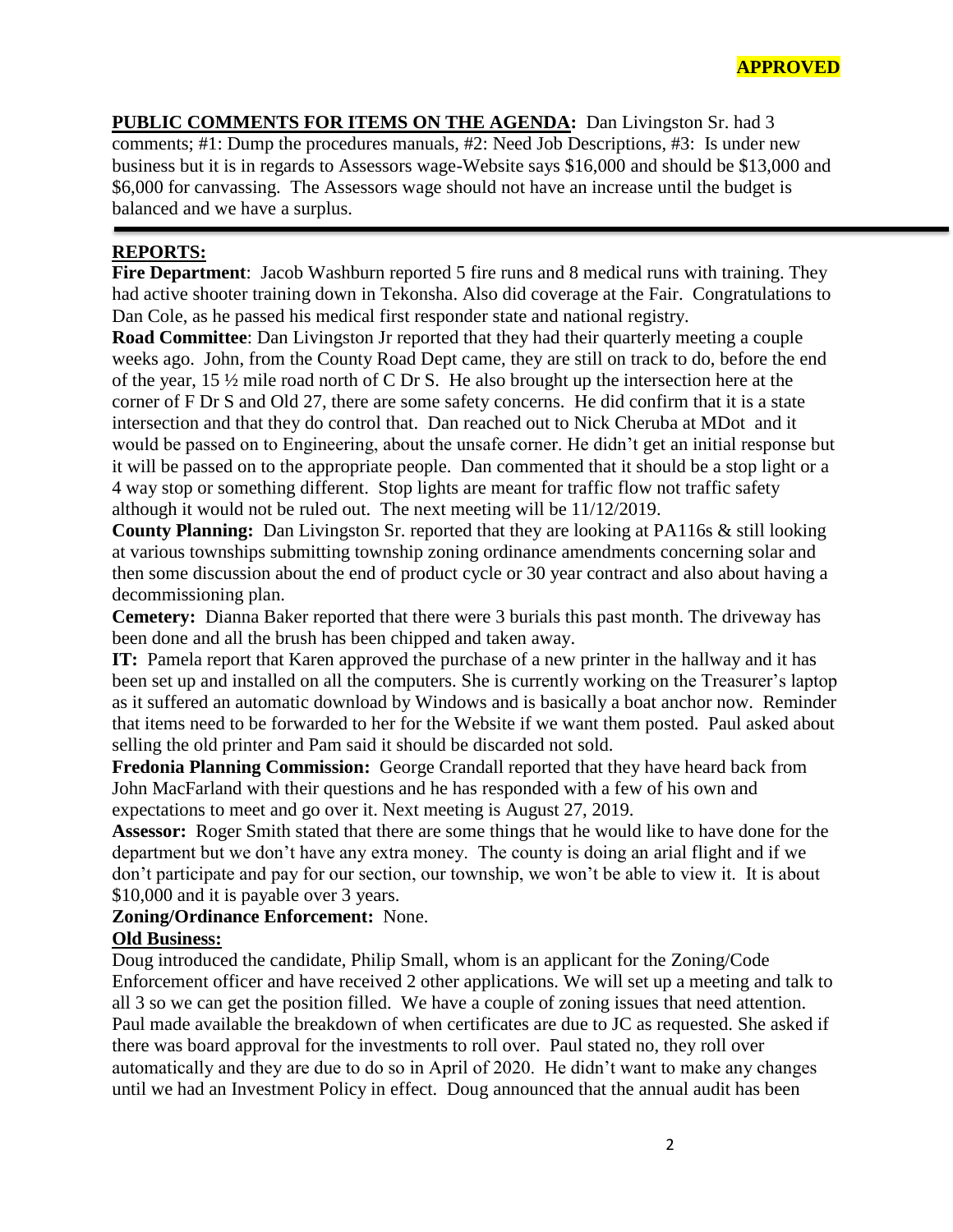#### **APPROVED**

moved to September 23, 24, 25 by Gabridge. FOIA request by Cindy Thomas was discussed. She stated she never got a denial and some of the information, in her opinion, was concerning. Paul stated that the 46 journal entries that were reversed were duplicates and needed to be done because they were duplicates. Also, clarification on the raises; I don't believe, as a board, we ever did approve any raises just because we budget a number, is not the same as voting on a raise for any one employee. It's a budget, it is simply what we intend on spending, not necessarily mean we gave anyone a raise. Paul then stated last, regarding the appointment of the Supervisor. Paul did reach out to MTA about the delegating of duties and the compensation and according to MTA, no board member has the ability to unilaterally delegate duties including doing the budget and approving additional compensation and our auditor had said the same thing. So in the end, it was and is Doug's duty and if he recommended somebody else do it then he should have brought it to the board and asked for the board's approval to have others help with the budget. It was mentioned at a couple meetings that that was a process that needed to be followed. Cindy responded that as long as it's his product and there was no cost to the township, he didn't do wrong. Paul stated that there was a cost. A cost of \$4,000. Cindy stated there wasn't initially, until there was some tedious stuff between the board because the minutes make it clear. The audio tapes of the meetings makes it horribly clear. She stated she listened to several meetings more than one time. Jacob said Doug created a committee with the power to act. Paul agreed. Jacob said other things happened and then the township had to pay. Paul read his email to the MTA attorney about a supervisor delegating duties to a Trustee to develop a budget. Paul wanted the attorney to identify the statue so that he could read more about it. The attorney stated "It does not exist." Jacob stated that board approval was not needed. Paul disagreed and did not argue the point anymore. Dan Livingston stated, "The thing that grinds the tax payers is \$4,000 that was paid to Pamela, I understand, for doing the budget. 400 hours is what she stated she had for developing the budget. That's ten forty hour weeks and I am here to say it should not take ten forty hour weeks to do a budget that's only about \$300,000 total. Dan stated that was obscene and it should not have been paid. Jacob announced that he understood and we needed to get back to the FOIA. No further comments. Procedural Manual status: JC wanted to know how and what was done, up until this point by the clerical positions like Karen, Paul and Dianna. Nothing has been done. JC thought it was in the May meeting, that these were approved. JC said if anyone needed her help she would help them with it but she has not heard nothing. She has a preliminary one for IT but that is it. Cindy stated it was in the May minutes. Jerry stated that was not his recollection. He said it was for office employees, not elected officials. JC stated "Clerical positions". Cindy said job function and how you do your job are two different things. Doug stated it was passed and we need to work on that.

#### **New Business:**

Snow Plowing to be addressed. Do we take bids or keep Rodney Mauer if the prices are the same. Jerry made a motion to put an ad in the paper and was supported by Paul.

#### **MOTION CARRIED**

City of Marshall; Doug stated he was approached today that the City of Marshall would like to annex up to the NW corner at F Drive S at the blue house. George Crandall asked if it would be both sides and Doug was not sure but it was at least, the west side. Doug stated that the person that told him about it said they had wrote grants for the state and federal to get water and Meijer, which has been turned down by the City of Marshall, could possibly be interested in something like this near the exit here. It's just something that we need to be aware of.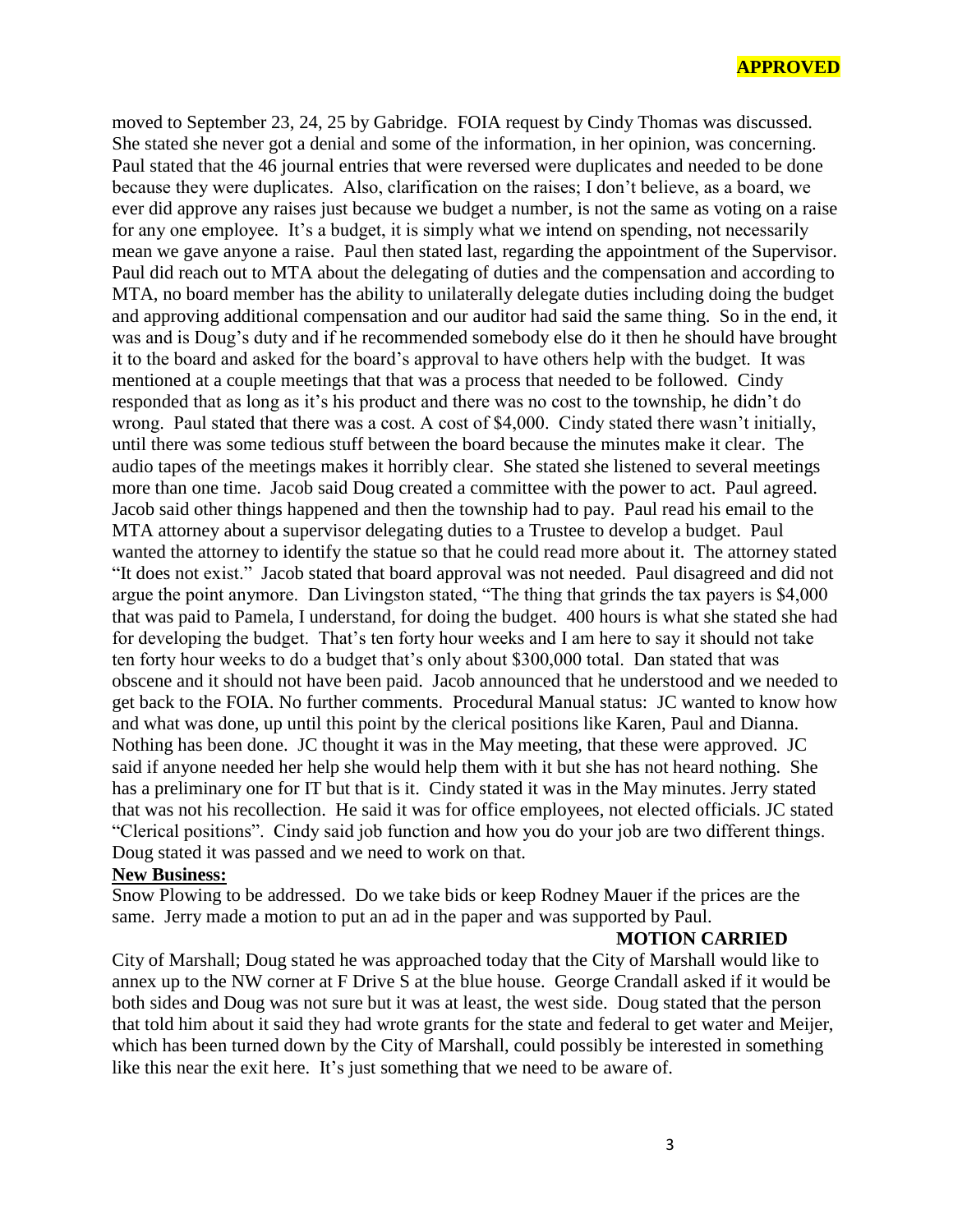Job Function: JC thought it to be commendable that Jerry Diver helped us out on the mowing at the Lyon Lake Cemetery but apparently his personal life and work life has compromised the time he thought he would have to apply toward the mowing and weed wacking. JC made a motion that, "We recind that contract and a couple bids that we received that Dianna, since she is Sexton, would review those and act accordingly. Jerry excused himself. Karen excused herself. Paul stated he did not feel comfortable with this being just added on at the last minute to make any decisions at this time. **MOTION DIES WITH A LACK OF SUPPORT** JC, then, stated she wasn't done. She also stated that she "thought it was commendable that he is so in tune to "officiatory" because on everything that we have been issued to us in the last few months in regard to the Treasurer's responsibility, access to the General Ledger for doing journal entries is not one of them. That's the Clerk's job. And being that we have had, you know, some of the stuff that Cindy has brought up with the FOIA stuff, but then recently your accessing and trying to change the set up within the BS  $\&$  A software without board approval, I do not think is appropriate and being that the Treasurer responsibilities do not include any General Ledger Maintenance, that falls under Karen's responsibility, so therefore, I make a motion you be removed to "read only" access to the General Ledger. Because we are going to get dinged on it when we get audited because you're making deposits, you are recording them in the General Ledger and that is override of internal control. There's going to be issues.

**MOTION DIES WITH A LACK OF SUPPORT**

Paul wanted to respond to JC, it was decided he could during "Board Comment".

#### **Public Comment:**

Cheryl Fox said that the Farmer family has rented this hall for decades and they left a note. Dianna got it and the one the Amsler family left. Cheryl also stated that a sign is needed at Lyon Lake Cemetery. Also, attended the June meeting to see if the Admin Fee on the tax bill was for raises because she heard it was. She stated Jerry was a nuisance 47 years ago and still is. Cindy Thomas said permits could be resourced out and found one that incurs no cost. She will give info to Karen.

Dan Livingston Sr. stated that he went to the Zoning Ordinance on the website to look at the Zoning Administrator. It stated in the absence of the Zoining Administrator, the board shall designate an interim person to take over all duties. He asked how Dianna got appointed. Doug stated that when we got Clyde's resignation, because of her experience, he asked her if she would do it until we got somebody. Dan stated according to the ordinance, Doug does not have the authority to do that and anything she has done is not valid because she was not appointed in the proper way. In fairness to the candidates, they need to be given the duties of the Zoning Administrator because the past administrators have not been doing what they are supposed to do. The board was asked to read it before someone is hired. Several meetings back, Trustee Diver brought to the attention of the Assessor that the former Girl Scout property was not uncapped when it changed ownership. Roger had stated it was between two LLCs and they were the same members of the LLC. Upon further investigation, no, they aren't the same. A letter was sent to produce information or the township could and will go back three years which would be thousands of dollars of increase in taxable value but, apparently they didn't respond. Dan stated that if a raise is being considered for the Assessor, it needs to be assured that due diligence is being practiced on these properties and that he provide a monthly written report and a summary of the board of review meetings. The Board of Review signed off on the documents to raise it for three years. Roger notified them in July that it would be uncapped and we would be collecting for three years back. Dan stated he appreciated Jerry for him notifying the Assessor